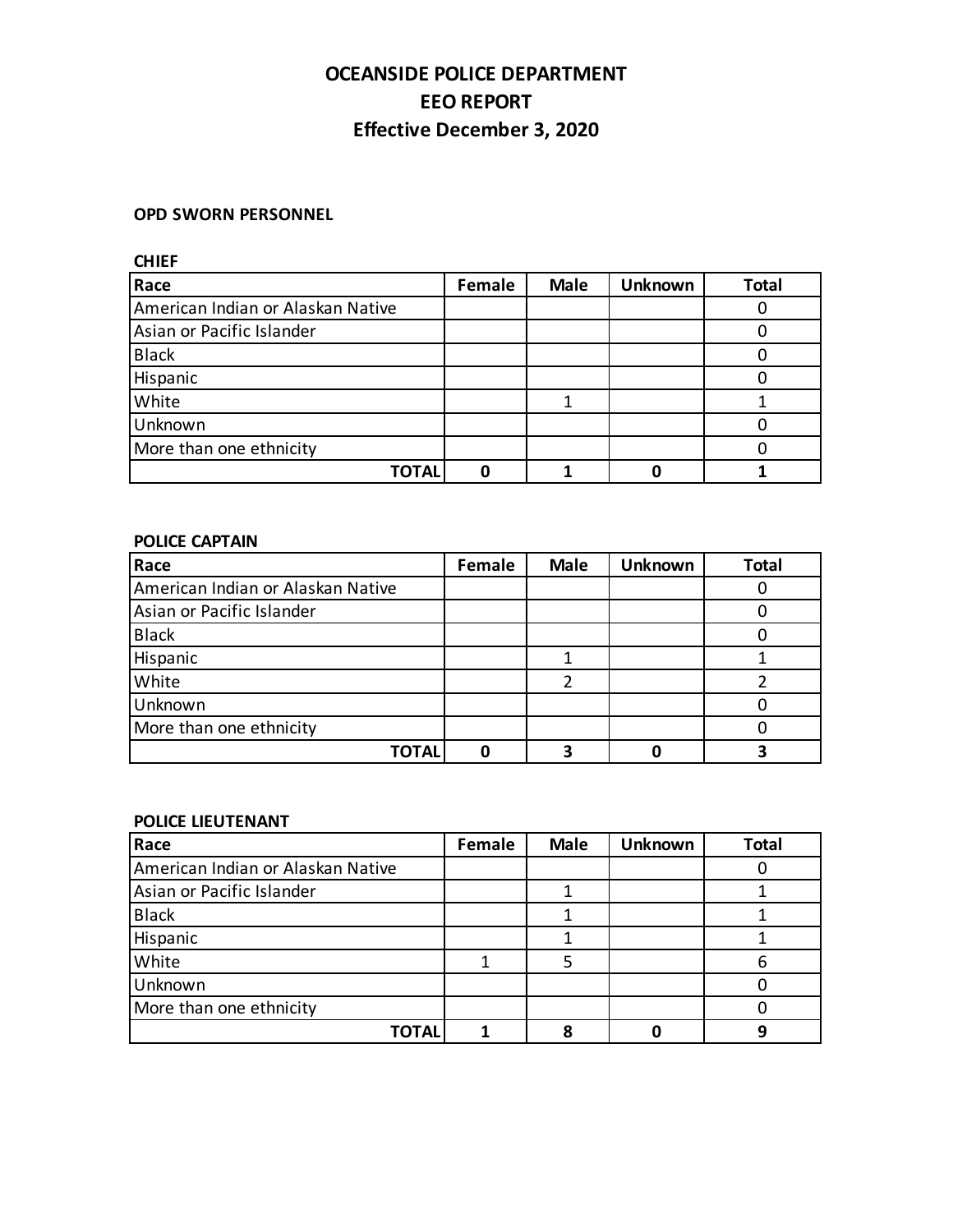# **OCEANSIDE POLICE DEPARTMENT EEO REPORT Effective December 3, 2020**

**POLICE SERGEANT**

| Race                              | Female | <b>Male</b> | <b>Unknown</b> | <b>Total</b> |
|-----------------------------------|--------|-------------|----------------|--------------|
| American Indian or Alaskan Native |        |             |                |              |
| Asian or Pacific Islander         |        |             |                |              |
| <b>Black</b>                      |        |             |                |              |
| Hispanic                          |        |             |                |              |
| White                             |        | 21          |                | 21           |
| Unknown                           |        |             |                |              |
| More than one ethnicity           |        |             |                |              |
| TOTAL                             |        | 26          |                | 27           |

### **POLICE OFFICER**

| Race                              | Female | <b>Male</b> | <b>Unknown</b> | <b>Total</b> |
|-----------------------------------|--------|-------------|----------------|--------------|
| American Indian or Alaskan Native |        |             |                |              |
| Asian or Pacific Islander         |        | 16          |                | 16           |
| <b>Black</b>                      |        | 10          |                | 11           |
| Hispanic                          | 9      | 25          |                | 34           |
| White                             | 10     | 99          |                | 109          |
| Unknown                           |        |             |                |              |
| More than one ethnicity           |        |             |                |              |
| TOTAL                             | 21     | 153         |                | 174          |

\* Includes Recruits - new hires